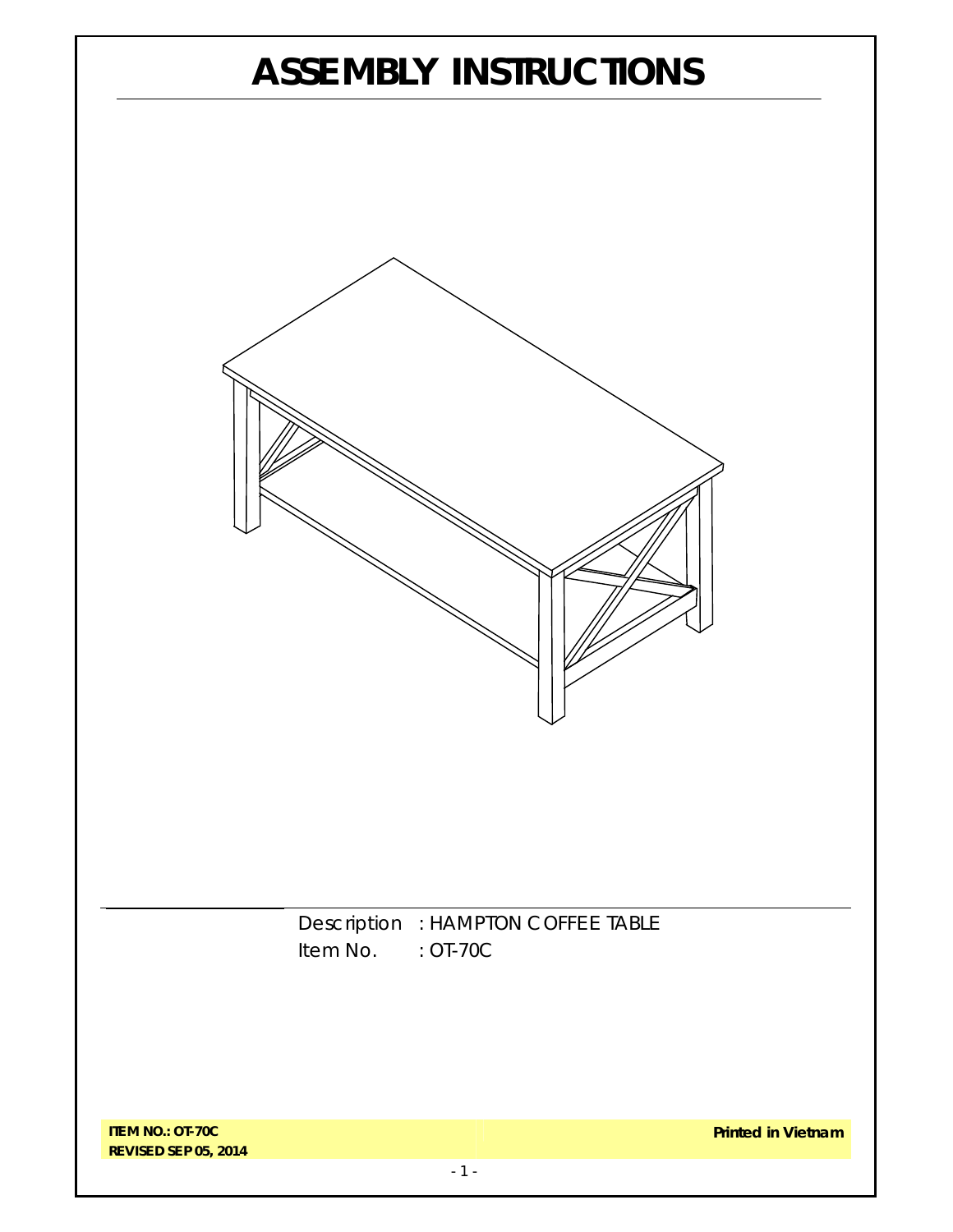## **BEFORE ASSEMBLY**

Thank you for purchasing this quality product. This product has been designed for easy assembly and constructed for durability. All parts were checked prior to packaging to insure quality. Prior to beginning assembly, however, make sure all parts and hardware are included and free of obvious defect. If a part is missing or defective, please contact the store where purchased. If hardware is missing, or you need help with assembly, please call toll free 888-944-8396.

#### **IMPORTANT NOTE:**

- Place all wooden parts on a clean and smooth surface such as a rug or carpet to avoid the parts from being scratched.
- Remove all wrapping material, including staples & packing straps before you start to assemble.
- DO NOT tighten all screws and bolts until completely assembled.
- Keep all hardware parts out of reach of children.

#### **WARNING:**

Long exposure to rubber or soft plastic may cause a chemical reaction and damage the finish of your table. Protect the surface of the table with cloth if you are using any product with rubber feet or base.

### **PARTS LIST**

When unpacking, please carefully not to discard any parts with the packaging. Before continuing, please make sure you have all of the following parts:

| $\rm NO$     | Description | $Q'$ ty      | Sketch | <b>NO</b>   | Description | $Q'$ ty        | Sketch |
|--------------|-------------|--------------|--------|-------------|-------------|----------------|--------|
| $\mathsf{A}$ | Top         | 1            |        | $\mathsf C$ | Side Frame  | $\overline{2}$ |        |
| B            | Shelf       | $\mathbf{1}$ |        |             |             |                |        |